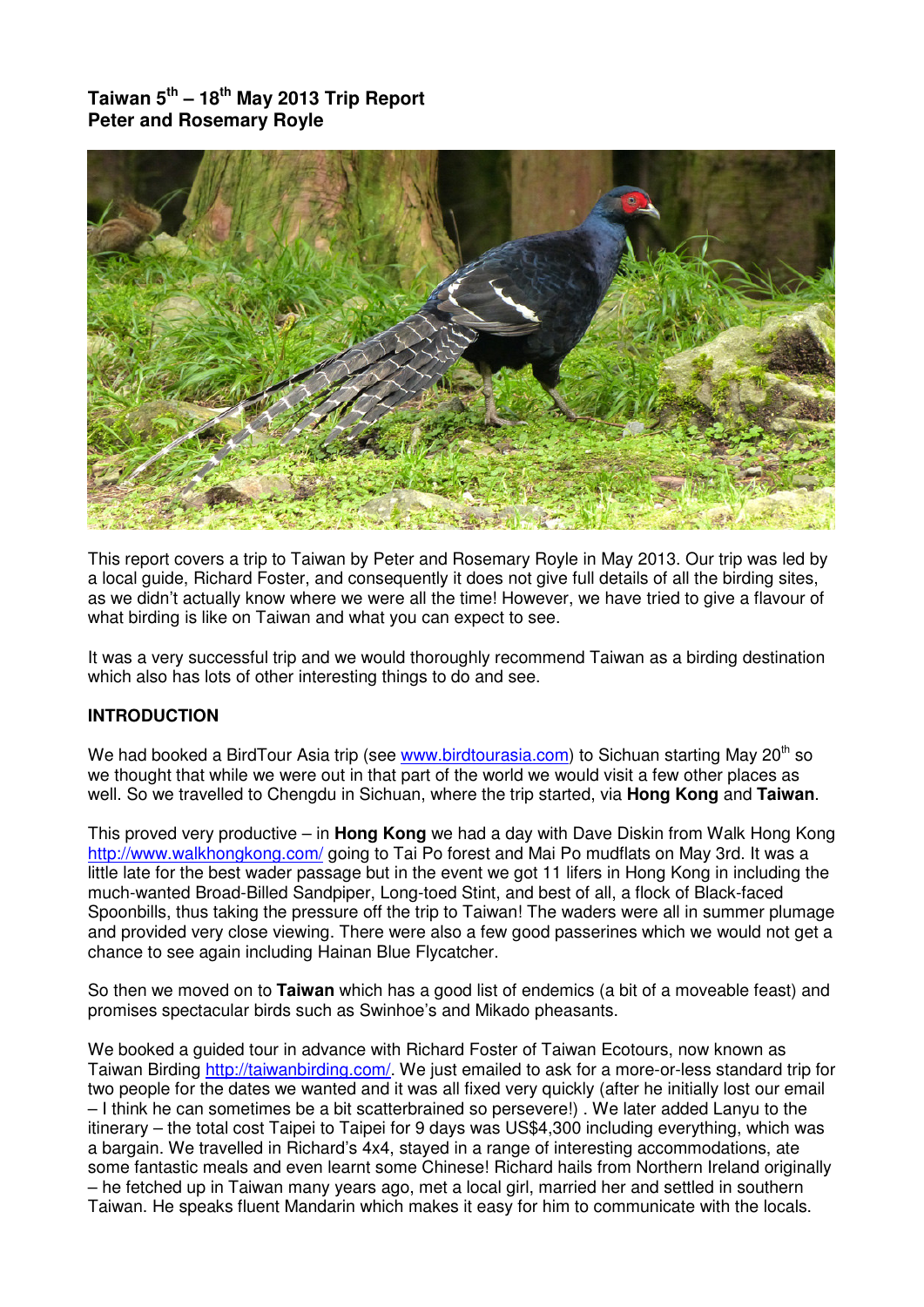The itinerary turned out to be very flexible and differed from the original plan – it was changed based on our success with the birds and problems with the weather. Richard just booked hotels and ferries by phone as we went along.

Richard's birding skills are not red-hot but quite sufficient to find the necessary species and he is equipped with bird calls etc. The only endemics we dipped on were Taiwan Thrush and Taiwan Varied Tit. (The thrush is known to be very difficult, but I think in retrospect we could have tried harder for the tit) Our attempt to find birds on our second stab at high elevations was scuppered by the weather. In the event we saw 122 species of which 51 were lifers which we were happy with. (The list could have been longer if we had been to any wetland sites but we did not bother)

There were additional benefits to visiting Taiwan apart from the birds – excellent scenery, fantastic food, friendly people, really interesting culture (like China before the Communists) and Polynesian culture on Lanyu. Knowing this we allowed days at the beginning and at the end of the birding trip to sample a bit of Taiwanese culture and life in Taipei and I am very glad we did.

Also there are mammals – the Red & White Giant Flying squirrel was well worth finding. It was really cute, just google it if you don't believe me - even Birdquest have got a photo of it. Also butterflies and moths - Richard can run a moth trap which he keeps at one of the guest houses if his clients are interested. (We were very interested but also shattered so we decided to pass) One night at Dasyueshan we came across a group of students with an MV light and a sheet – we stopped to take a look and they had some terrific moths.

But beware weekends and holidays – forests reserves and resorts can get incredibly busy. And don't try to stakeout pheasants at weekends unless you are happy to sit with a row of photographers.

## **A FEW PRACTICAL NOTES**

**Preconceptions:** We had at first imagined, as I expect most other people do, that Taiwan is covered in wall-to-wall factories and habitation. Whilst this is to some extent true in the Western plains (though even there the industrial units are often in villages and between fields and not in huge industrial areas) once you get up into the mountains there is very little habitation at all. The Taiwanese seem never to have farmed or cultivated in the mountains, or even made much use of the forests and the timber, so that there are huge expanses of untouched forest clothing quite high mountains which provides a large area for the native flora and fauna. However, the Taiwanese do now exploit these areas for recreation so they can be very busy at weekends.

**Language** We saw hardly any other Europeans while we were there so it's not surprising that most people do not really speak English. This especially applies to restaurants which may have an English menu, probably with pictures, (the Bradt guide tells you if they have) but that may not help you if you have to fill in a form to order the meal which is all in Chinese! Pointing works fine and a nearby teenager will probably help you out. However, the tube system, trains, motorways and airports have English translations and the road names in Taipei usually have the phonetic Roman script version of the name. Suffice to say we spent 3 days in Taipei with no problems. Note that taxi drivers will never speak English – you must have the Chinese version of your destination written down preferably with a phone number so the taxi driver can phone up and find out where it is. One small problem with Taiwanese place names is that the Romanised version of them is very variable – e.g. Diuliu or Doiuloiu, which makes maps confusing and English-language Sat Navs difficult.

**Guide books.** Neither the Bradt Guide or the Lonely Planet are very good – the Taipei maps are impenetrable – you cannot work how to fit them together – and neither of them have a map of the Taipei tube which I printed off from the web. I think the LP is marginally more useful and it has more on wildlife.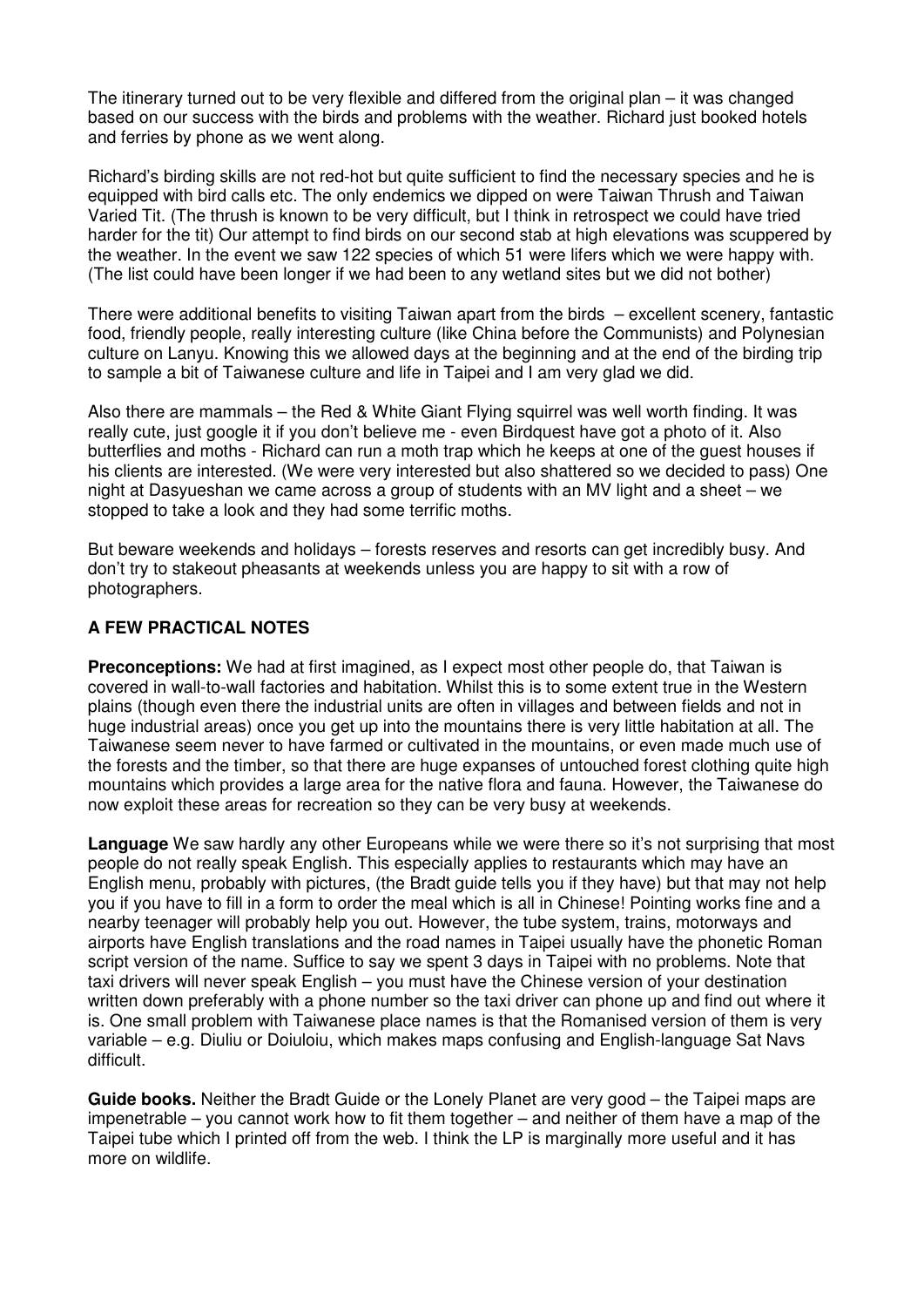**Flights:** We flew to Hong Kong from Heathrow then on from Hong Kong to Taipei with Cathay Pacific. We found that by breaking our journey in Hong Kong the price decreased significantly! For Taipei to Chengdu we flew China Airlines – an inconvenient time arriving at 22:30 (and it was late) but it is the only flight available. You can now fly from Taipei to a number of major cities in China, which is a fairly recent development, presumably to cater for the masses of Chinese tourists.

**Maps:** We picked up an excellent free map (Taiwan on one side, Taipei on the other) from an information booth at a tube station..

**Bird books:** You only need one – "Birds of East Asia" by Mark Brazil

**Hotels:** I will just mention the hotel we used in Taipei – we found it on the Web and it was excellent. "The Royal Biz Taipei" was a smart small hotel with lovely rooms well away from the other tourist hotels and only 5 mins (interesting) walk from the Dongmen tube station. The staff were very attentive and spoke good English.

**The Taipei tube system:** Truly excellent – though don't use it to the extent you never walk around the streets! Each tube station has many exits as they often double as underpasses – carefully consult the underpass maps as it is perfectly possible to come out of the wrong exit and set off in completely the wrong direction.

**Food:** We never had a bad meal and some of the best were from truly grubby little places which we would never have considered if we had not been with Richard! Most things are freshly stir-fried with plenty of leafy veg. on offer. The fresh flying fish on Lanyu was superb. Note that Taiwanese eat very early in the evening – 6:00 pm would not be unusual. You may struggle to find a meal after 7:30.

Night markets are great fun for trying things out – we ate far too much at the Kenting night market but the best things were prawn pancakes, sweet potato chips with plum powder, grilled tiny octopuses and "Fried Milk Balls" (no idea!), steering well clear of the Duck necks.

The Ching Ye Shin Le Yuan (or Chingye Shinleyuan) restaurant in Taipei is inside an old factory building in a culture park. They do freshly prepared food and a huge buffet for a fixed price which makes it easy for foreigners though you might not fancy the pig's jowl much. They don't speak English but your accommodation will book it for you.

At the other end of the culinary scale, Pot Noodles (local brands) are widely eaten – many Visitor Areas and lodges will have a hot water supply for making them and for making tea.

**Birding in Taipei:** One of the classic places to find Malaysian Night Heron is in the centre of Taipei. The best known site is the Botanic Gardens, where we eventually found two birds at the far side of the gardens from where we had come in. We also found several very tame juvenile birds in the Chang Kai Shek Memorial Park which were completely oblivious to passers by.

To the north of the city, accessible by tube, is Guanda Nature Park, an expanse of marshes and pools important for migration. Not much around at this time of year but pleasant to sit in the hides after tromping the streets all day.

**Temples:** I really don't think you can visit Taiwan without visiting a temple. They are fascinating places and much used as part of every-day life – often by 20-something smartly dressed girls who are presumably praying for a husband/faithful husband/baby etc. Try the Boa-an or the Longshan in Taipei – the first is a "City God" temple, the second Buddhist but it was hard to tell the difference. If you don't want to go into Taipei then any roadside temple will do, and there is quite a famous small temple, called the Crane Temple, not far from Huben (Fairy Pitta location)

**Modern Taiwan:** Most residents of the cities seem to get around on Vespa-style scooters – you will see them everywhere. And the Taiwanese are obsessed by cartoon characters – e.g. Hello Kitty. All young people have a mobile phone clamped to their ear or being tapped on by their fingers. The countryside is much more old fashioned.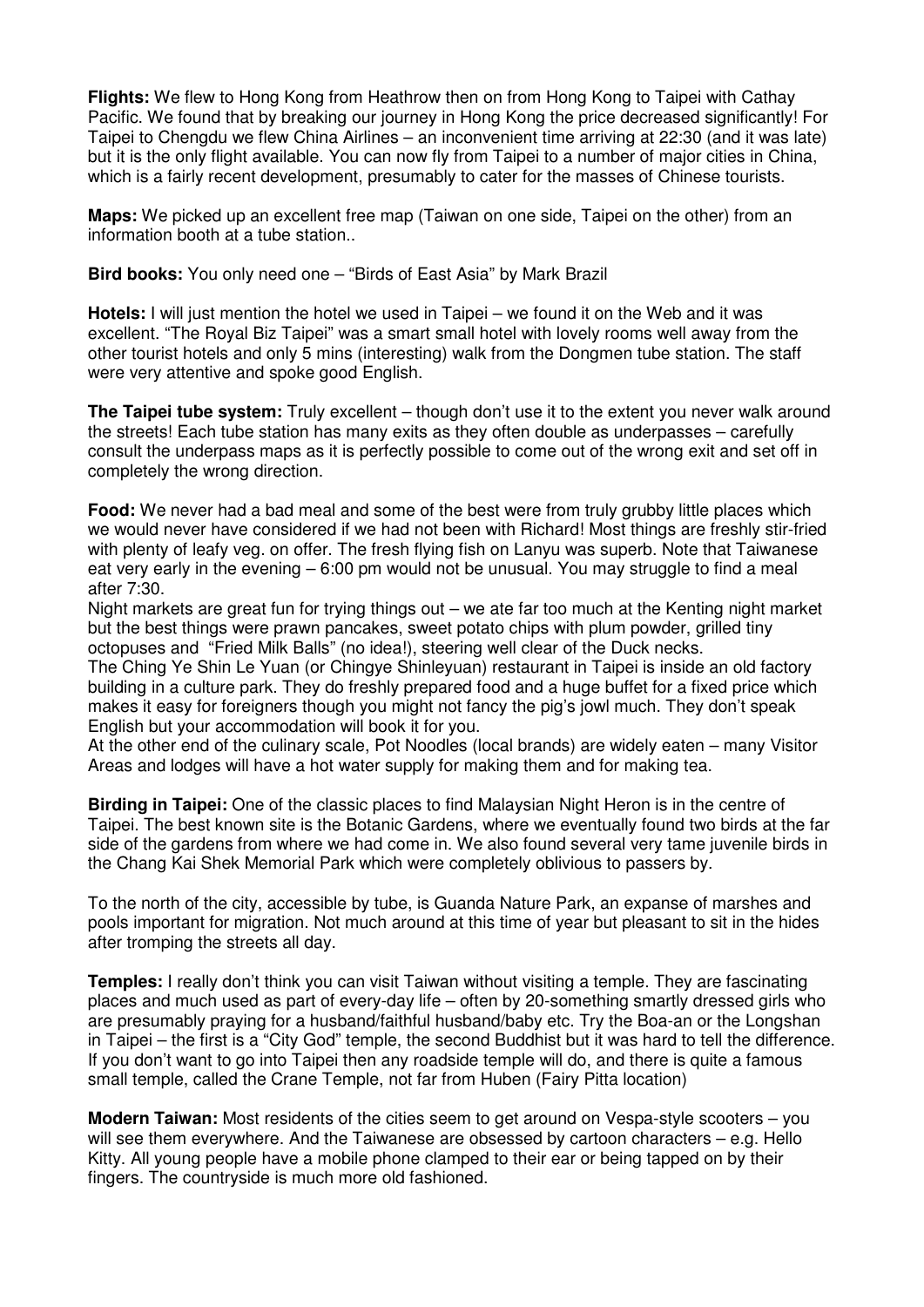**Weather:** We did have some very wet un-birdable weather on one day so you should make sure you have some extra days in your itinerary to allow for this at this time of the year which is technically the beginning of the rainy season.

**Taipei:** We are not city people at all but we enjoyed Taipei. The streets are fun to walk around, the temples fascinating, the tube system excellent, it is mostly very clean and there are clean public toilets everywhere. However, it is not sterile and uninteresting – the main streets are modern but as soon as you head off down a little alley it all changes.

**Visiting Lanyu:** We caught the ferry from H(M)aubitou (near Kenting) in the very south of the island – it was a 2½ hour trip. It can be very rough but although there was a swell when we went it was not rough. We arrived on Lanyu in the mid-afternoon and the boat leaves Lanyu mid-afternoon (but not every day). Some people manage all the endemics in a couple of hours so I guess you could leave the next day if you were lucky. Catching the ferry from Haubitou means that you do have drive the whole length of the island to get there. However, the Taroko Gorge was shut while we were there so we could not easily get to Taitung where the plane and the other ferry depart from.

Visiting Lanyu does take a big chunk out of the time allowed for the itinerary – at least 2½ days – and the birds are truly not very exciting. However the culture is interesting - very Polynesian and completely unlike the rest of Taiwan. And it makes a nice change from mountain forest birding.

**7/11 stores:** These were an absolute blessing and they were everywhere. A good one will, in addition to a fair range of groceries etc, have an ATM and toilets, serve hot food and coffee and will be air-conditioned. (You can even pay your utility bills there apparently) We often bought our lunch there either to eat in or take out. Rice triangles were very good – sort of take-away sushi but you have to know how to open them as an inner layer of packaging separates the rice from the seaweed outer. Tea Eggs are always on offer, simmering in unappetising saucepans – they just seem to be hard-boiled eggs cooked in strong tea and are very cheap. The soft white buns stuffed with custardy cream were a favourite of ours, as was Dr Brown's iced coffee in a can.

**OUTLINE ITINERARY:** (Richard Foster tour in yellow)

| $\overline{5}$          | Sun        | Arrive in Taipei from Hong Kong                                             |  |  |  |
|-------------------------|------------|-----------------------------------------------------------------------------|--|--|--|
| 6                       | Mon        | A day exploring Taipei - Boa-an Temple, Hsiahai City God temple,            |  |  |  |
|                         |            | Dahua market area, Da'an Park.                                              |  |  |  |
| $\overline{\mathbf{7}}$ | <b>Tue</b> | Pick up from Taipei and out to Wulai (hot springs resort). In late          |  |  |  |
|                         |            | afternoon drive 2 hours to a city centre hotel at the foot of the mountains |  |  |  |
|                         |            | west of Dasyueshan                                                          |  |  |  |
| $\overline{\mathbf{8}}$ | Wed        | Slowly move up through the elevations to Dasyueshan Park Lodge.             |  |  |  |
| 9                       | <b>Thu</b> | Bird the area up the road from the lodge and around the Dasyueshan          |  |  |  |
|                         |            | lodge.                                                                      |  |  |  |
| 10                      | <u>Fri</u> | Birding back down the road from the Dasyueshan lodge, then drove            |  |  |  |
|                         |            | down to the plain and further southwards staying in a small guesthouse.     |  |  |  |
| 11                      | <b>Sat</b> | A very wet morning – we drove up to the summit of Hehuanshan.               |  |  |  |
|                         |            | Headed back down and drove further south to an Eco-lodge near Xitou.        |  |  |  |
| 12                      | <b>Sun</b> | Birded the local area then set off south to Houbitou to catch the ferry to  |  |  |  |
|                         |            | Lanyu. On Lanyu, An abortive wet walk in Flycatcher Gully                   |  |  |  |
| 13                      | <b>Mon</b> | On Lanyu. Flycatcher Gully then drove around the island                     |  |  |  |
| 14                      | Tue        | Explored the island a bit more and caught the ferry in the afternoon.       |  |  |  |
|                         |            | Stayed overnight in Kenting and went to the night market.                   |  |  |  |
| 15                      | Wed        | <b>Explored coastal areas and Longluan Lake. Drove north to Douliou</b>     |  |  |  |
|                         |            | where we stayed in the excellent Metro Hotel.                               |  |  |  |
| 16                      | <b>Thu</b> | Fairy Pitta day Then explored higher up in the same area, going to a        |  |  |  |
|                         |            | forest area which was very busy indeed.                                     |  |  |  |
| 17                      | Fri        | Took a mid-morning bullet train back to Taipei. Explored more of Taipei     |  |  |  |
|                         |            | - Chang Kai Shek Memorial Park, Botanic Gardens, Longshan Temple            |  |  |  |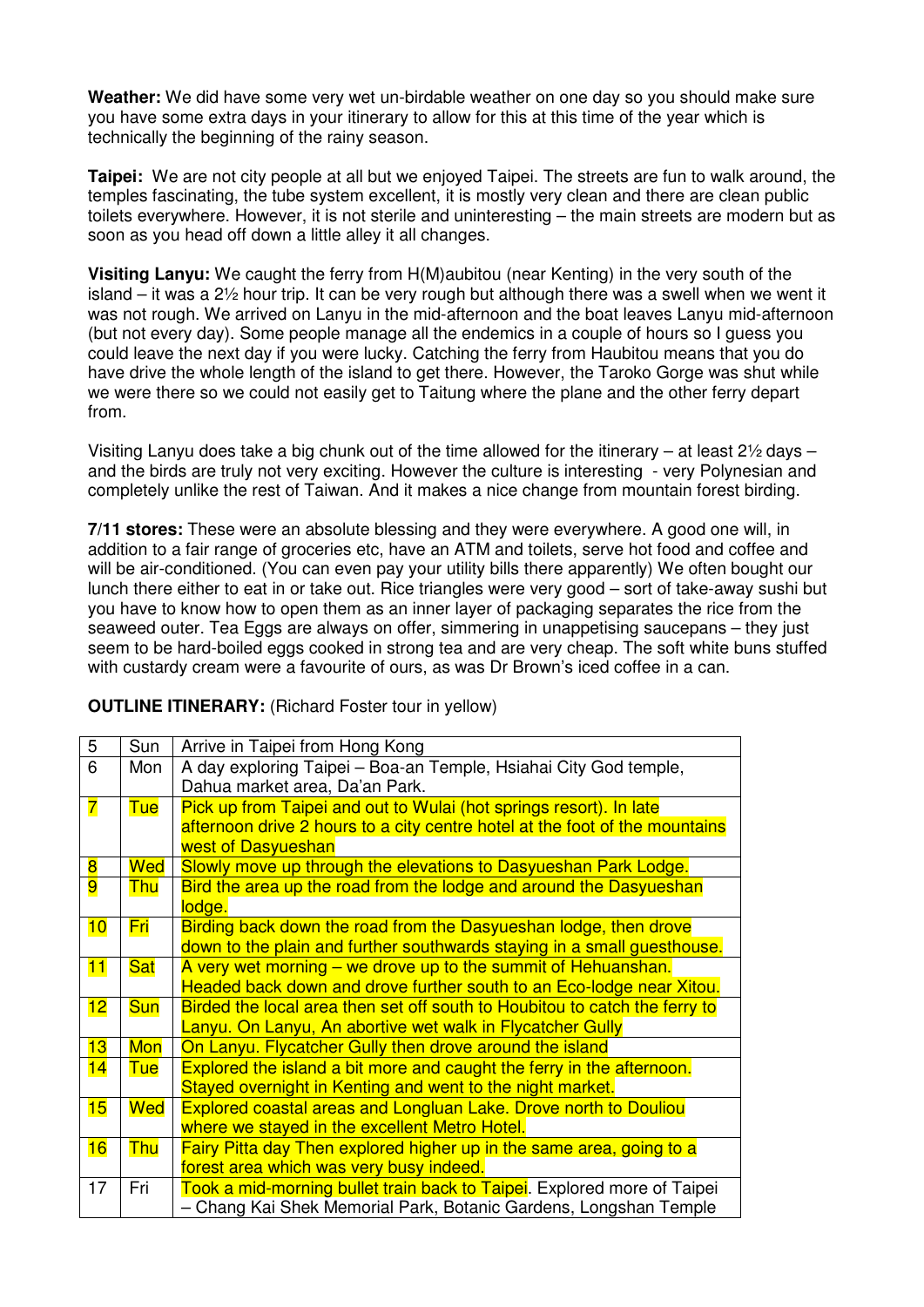|  | 18   Sat   Visited Guanda Temple and Guanda Bird reserve north of the city. Flight |
|--|------------------------------------------------------------------------------------|
|  | In the evening to Chengdu.                                                         |

## **MORE DETAIL ON THE BIRDING ITINERARY:** (endemic species are marked in bold)

**Tuesday 7th:** Richard picked us up from the hotel and we drove for some time up into nearby hills to Wulai. This is a Hot Springs resort with an aboriginal population but we were here for the birds. Our target was Taiwan Blue Magpie which occupies an altitude not often visited during the rest of the trip so it is good to get it out of the way. We walked a fair range of paths and roads picking up new birds such as Chinese and Black Bulbul, **Taiwan Whistling Thrush** and Grey Treepie and we heard plenty of **Taiwan Barbets** though they were harder to see. Eventually as we were driving along through the village Peter shouted "Magpies" and indeed there were two **Taiwan Blue Magpies** right near the road posing very well for us. Having achieved this valuable tick, and as the rain came in, we drove back down from Wulai and then south for about 2 hours to a large town at the base of the Dasyueshan mountain road where we stayed in a city centre hotel.

**Wednesday 8th:** We set off slowly upwards towards Dasyueshan, stopping at various agricultural areas where we picked up Collared Finchbill, Plain and Striated Prinias, Rufous-capped Babbler, **Taiwan Hwamei, Taiwan Scimitar-Babbler** and **Grey-cheeked Fulvetta.** We also had decent views of a **Taiwan Bamboo-partridge**, which after calling non-stop for about ½ an hour, decided to fly across the track and then walk back across the track into the bamboo. We were pleased about this as we had heard this can be a difficult bird to see. We had lunch standing on an old bridge where we watched Plumbeous Redstart, Common Kingfisher and Dipper – also Greychinned Minivets attacking the car mirrors. After lunch we entered the mountain forest proper. We stopped first at KM 17 where after only two minutes (Peter was still getting his camera from the car) we had stunning views of a male **Swinhoe's Pheasant** as it strolled across the road to the feeding area and then pecked around for a bit. Once the male had departed, the female appeared, Then we drove on up the road finding White-tailed Robin at a small waterfall, to KM47 which is the site for Mikado Pheasant. No success (though plenty of little squirrels and chipmunks) and then it rained heavily but we did have close views of **White-whiskered Laughingthrush, Steere's Liocichla**, also our first **White-eared Sibias –** this latter bird, though noisy and common, was surprisingly hard to see well. **Taiwan Yuhinas** were common and very attractive. We stayed in the Dasyueshan Forest Reserve lodge in a very pleasant cabin. Food was adequate, though probably the worst of the trip, and if you want it hot you need to be there at 6:00!

**Thursday 9th:** Early start for the Mikado pheasant stakeout – nothing. After breakfast, we then walked around the grounds of the lodge where there were good parties of tits including the local Coal Tit with a crest and just one **Yellow Tit.** Then we drove up the road to a regular stake-out for **Taiwan (or Sombre) Bush Robin**, which obliged very well, followed by another fruitless Mikado Pheasant session. We then drove up to the 50KM visitor area and walked around various paths and around the buildings. This was quite productive finding **Taiwan Fulvetta**, Yellowish-bellied Bush Warbler (with the unfeasibly high song) and Brownish-flanked Bush Warbler feeding altogether in a small clearing. We also found some Vinaceous Rosefinches behind a shed unfortunately only females. We also eventually found a **Taiwan Bush-warbler** having strolled up and down a suitable bit of road trying to tempt one with a tape; just as we were giving up a bird started singing below us, came up to roadside level and kept on singing apparently for ever! Once these Bradypterus warblers start they never seem to stop! At the bottom edge of the lower car park we managed to tempt out a **Taiwan Shortwing** and we also had good views at the same spot of a **Collared Bush Robin,** which are lovely birds.. There was no sign of the Golden Parrotbill – this area is where Richard often sees them. Then back down the road to the **Mikado Pheasant** spot – this time, at last, we were lucky with a lovely male bird and we actually drove away while he was still there. Flushed with success we tried the "Little Forktail" waterfall again – and yes, he was there too! On a roll now we tried for the **Taiwan Wren Babbler** – not good views, only glimpses, but that would do. Now for the **Taiwan Barwing** – it took a while but we eventually found a pair, also seeing **Rufous-capped Laughingthrushes** while searching. At some stage during the day we also saw a **Flamecrest** but unfortunately they were not very good views.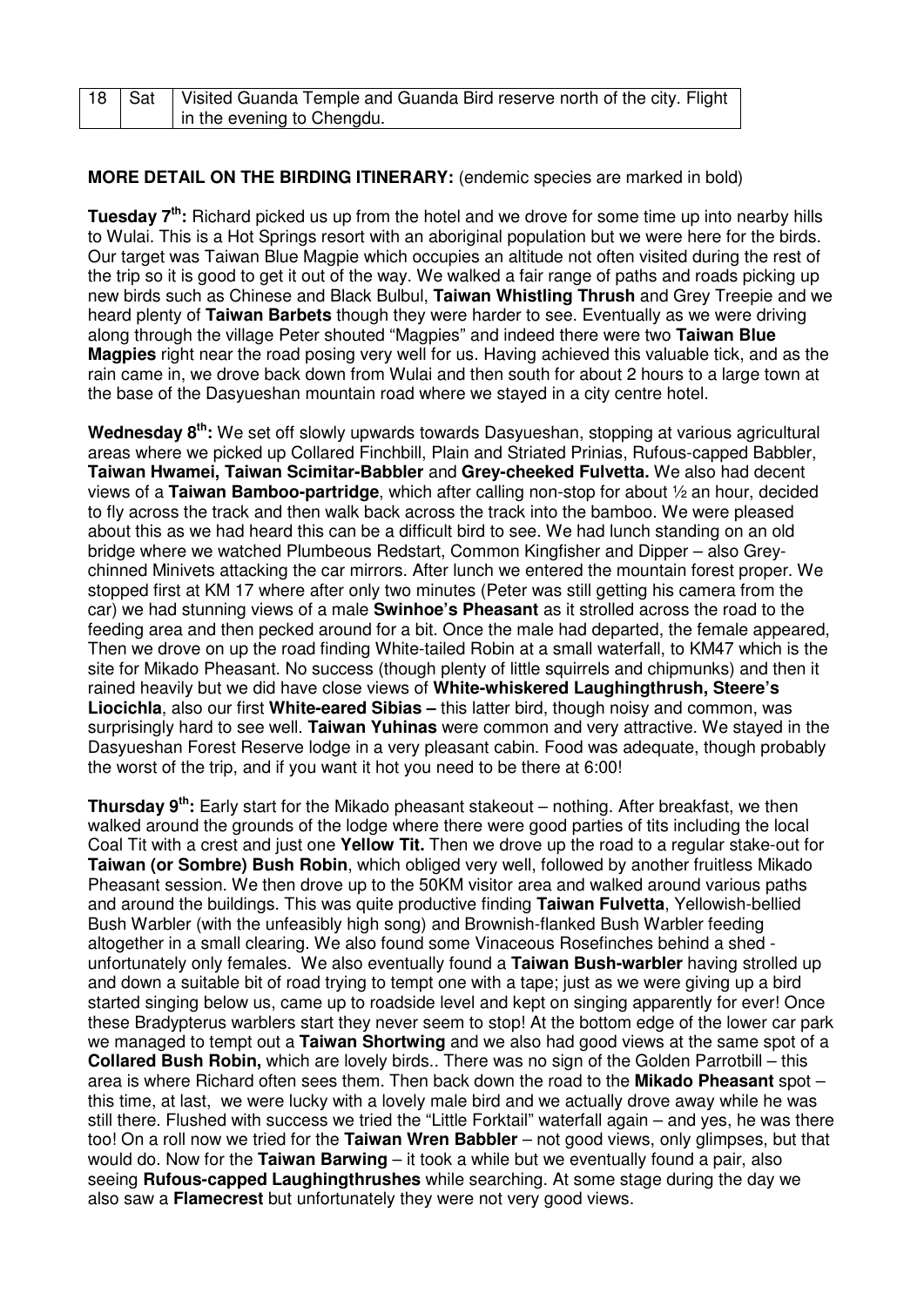**Friday 10th:** An early morning walk around the lodge grounds where we had better views of Rufous-capped Laughing Thrushes: also Nutcrackers and a **Rusty Laughingthrush**. After breakfast we went for a walk on our own through the forest from the lodge to a lower car park – it was truly beautiful forest, mostly deciduous trees such as maples and liquid-amber plus the evergreen trochodendron overshadowed by huge pines and hemlocks. Not too many birds but we did find another Yellow Tit – again only one in a big flock of tits. After lunch we walked a trail looking for Taiwan Hill Partridges but with no success so we moved down to the car park at KM 23 where recently some photographers had managed to attract these shy birds with grain. We waited for 2 hours, sat on the concrete edge of the car park, peering down a steep slope. Eventually 3 **Taiwan Hill Partridges** came into distant view casually pecking through the forest litter. Later, the birds came right up the slope close to the car park where the grain had been scattered, but I was the only one to see them! Then we drove on down the mountain and further south to the base of Hehuanshan where we stayed in small guesthouse belonging to a friend of Richard's near Wushe.

**Saturday 11th:** It rained overnight and it was still raining in the morning. We at last had good views of the Barbet from the hotel balcony. We drove up to the top of Hehuanshan (our last chance for high altitude species) in terrible weather. Eventually the weather eased slightly and we drove on to an old bit of paved car park and waited for the weather to improve a bit more. It didn't but we did see a Collared Bush Robin, heard a Taiwan Bush Warbler singing and had good views of male Vinaceous Rosefinches feeding on some spilt rice. We even managed to film them in the horizontal rain! No sign of any Accentors but lots of people getting off coaches in yellow plastic macs to see the completely non-existent "view". We decided to call it a day and drove back down, stopping briefly at the famous "Blue Gate Trail" to have a quick look but the rain was still sheeting down so we gave up. We drove back down the hill and then southwards to escape the rain. We stopped at a bridge near "Yellow Butterfly Valley" where we had good views of various swallows and swifts. Stayed overnight in an Eco-lodge with lots of butterflies.

**Sunday 12th:** Birdwatched around the lodge before breakfast and in a nearby cleared area next to the hills afterwards. This area had flowering trees and was hopping with birds, most noticeably **Red Orioles** looking amazing in the morning sunshine. We also saw Besra, **Taiwan Green Pigeon** (one of the birds we were expecting on Lanyu) and White-backed Woodpecker. Drove on to Haubitou to catch the midday ferry to Lanyu – it left early! The crossing was not very birdy – just a few Bulwer's Petrels. On arriving Richard hired a car and we found some nice accommodation, semi underground. We made our first visit to Flycatcher Gully – this once rocky and unknown footpath has now been upgraded with board-walks, notices and nature trails. Building all this must have caused some disturbance but apparently the jury is still out on whether it's a good thing as it does make access much easier. However, on this occasion it rained on us and we did not see much at all apart from the ever present Brown-eared Bulbul and Lowland White-eye. We had an excellent meal in the little restaurant near to the guest house – it was heavingly busy for some reason. The Flying Fish was truly succulent.

**Monday 13th:** Went to the bridge over Flycatcher Gully and had excellent close views of two Taiwan Green Pigeons. After a sumptuous breakfast at Ya-ken we went back to Flycatcher Gully in decent weather – but no birds. However, there was a group of men cutting down a tree to make a traditional boat, for which they cut the tree complete with one buttress to make the upstanding prow. Then it rained again. This time we carried on and the rain eventually stopped. Then the sun came out and so did the birds – suddenly we could see Japanese Paradise Flycatchers flitting around in the trees – where were they before? We probably saw about 6 or 7 males altogether including right near the tree-cutters!. There were also Emerald Doves but no Cuckoo-dove. Then we carried on driving round the island seeing plenty of Brown Shrikes and Cattle Egrets plus a flock of Yellow Wagtails. We stopped at Yang Ching farm - more a set of large allotments really with people tending them – and walked through the woods at the back where Peter managed to find two roosting **Lanyu Scops Owls**. Just as we were turning round to return to the car Rosemary spotted some movement low down – a Philippine Cuckoo Dove at last! As we left we were treated to a slice of quite the most tasty water melon I have ever had. Then on around the island admiring the decorated boats, interesting murals and the drying Flying Fish. Another excellent meal.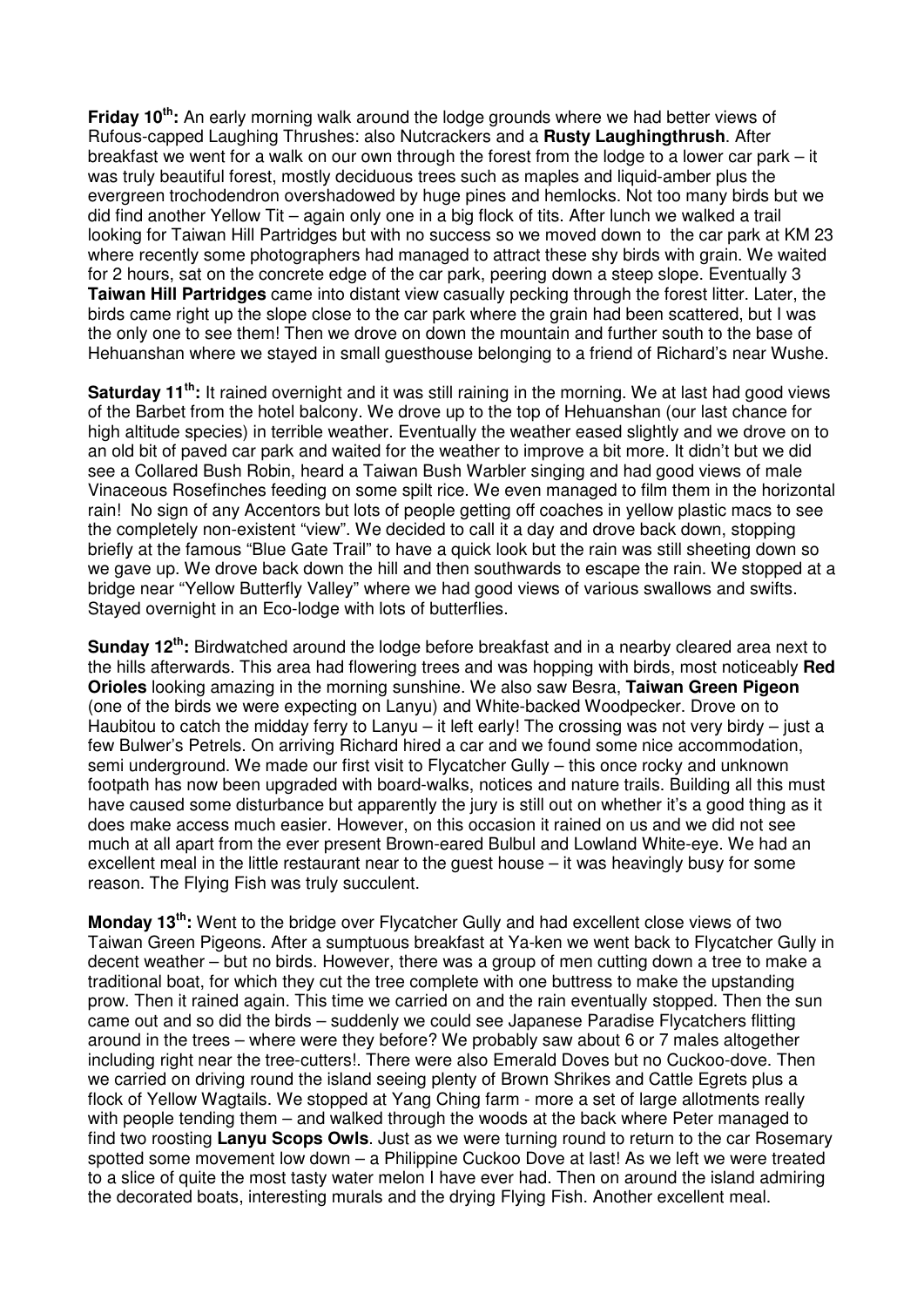**Tuesday 14th:** We explored various places in the morning managing to find Lesser Coucal (a lifer for us) and the phillipinus race of the Blue Rock Thrush. On to the boat at 3:00 pm for a calm crossing – a few more birds this time including Streaked Shearwater, a lifer for us. Overnight in Kenting and a visit to the night market.

**Wedneday 15th:** Explored the coastal area near Kenting where we had good views of **Styan's Bulbuls** plus some good butterflies such as Taiwan Birdwing and Taiwan Swallowtail. We also watched in amazement as a Taiwan Bamboo Partridge walked across the path behind us in full view and in a leisurely fashion! Offshore there were Black-naped Terns. In a grassy area we found Oriental Skylarks and at Kenting Lake we ticked off Chinese Spot-billed Duck. It got extremely hot at lunchtime so we gave up and then headed north in the car to Diuliu where we stayed in the Metro Hotel, from whose balconies you can watch for Savannah Nightjars which live on the roofs – we could here them but just could not see one.

**Thursday 16th:** Fairy Pitta day. Met with our local guide at Huben village then followed him in the car some way out of the village and across some fields. We then parked and walked up a stony little river valley and after waiting for a while we eventually had good views of a Pitta, flying around with a leaf in his beak. Whilst waiting for the Pitta, we had close views of Dusky Fulvetta. Then back near the car we had excellent views of **Black-necklaced Scimitar-babbler**. Happy with the morning we decided to drive up the hill to a Forest Education Area which turned out to be teeming with people – think 50 coaches. It was also starting to rain and while Richard had a snooze we took pictures of White-tailed Robins and I managed to see a Vivid Niltava. Then the rain got heavier and we called it a day and went back to the hotel.

**Friday 17th:** Richard drove us to the nearest bullet train station where we caught the train to Taipei - about £25 single for the 1½ hour journey along half the length of the island. An interesting experience.

| English Name                     | Latin Name    |             |
|----------------------------------|---------------|-------------|
| <b>BULWERS PETREL</b>            | bulweria      | bulwerii    |
| STREAKED SHEARWATER              | calonectris   | leucomel    |
| <b>GREAT CORMORANT</b>           | phalacrocorax | carbo       |
| <b>MALAYAN NIGHT HERON</b>       | gorsachius    | melanolo    |
| <b>BLACK CROWNED NIGHT HERON</b> | nycticorax    | nycticora   |
| PACIFIC REEF EGRET               | egretta       | sacra       |
| <b>LITTLE EGRET</b>              | egretta       | garzetta    |
| <b>INTERMEDIATE EGRET</b>        | egretta       | intermedi   |
| PURPLE HERON                     | ardea         | purpurea    |
| <b>GREY HERON</b>                | ardea         | cinerea     |
| <b>EASTERN CATTLE EGRET</b>      | bubulcus      | coroman     |
| <b>EASTERN GREAT EGRET</b>       | ardea         | modesta     |
| <b>MALLARD</b>                   | anas          | platyrhyn   |
| CHINESE SPOT BILLED DUCK         | anas          | zonorhyn    |
| <b>CRESTED SERPENT EAGLE</b>     | spilornis     | cheela      |
| <b>BESRA SPARROWHAWK</b>         | accipiter     | virgatus    |
| <b>CRESTED GOSHAWK</b>           | accipiter     | trivirgatus |
| <b>MOUNTAIN HAWK EAGLE</b>       | nisaetus      | nipalensi:  |
| <b>TAIWAN PARTRIDGE</b>          | arborophila   | crudigula   |
| SWINHOES PHEASANT                | lophura       | swinhoii    |
| <b>MIKADO PHEASANT</b>           | syrmaticus    | mikado      |
| TAIWAN BAMBOO PARTRIDGE          | bambusicola   | sonorivo    |
| WHITE BREASTED WATERHEN          | amaurornis    | phoenicu    |
| <b>MOORHEN</b>                   | gallinula     | chloropus   |
| <b>BLACK WINGED STILT</b>        | himantopus    | himantop    |

## **Taiwan Bird List May 2013**

Latin Name calonectris leucomelas phalacrocorax carbo gorsachius melanolophus nycticorax nycticorax egretta garzetta egretta intermedia ardea purpurea bubulcus coromandus anas platyrhynchos anas zonorhynca spilornis cheela accipiter virgatus accipiter trivirgatus nisaetus nipalensis arborophila crudigularis syrmaticus mikado bambusicola sonorivox amaurornis phoenicurus gallinula chloropus himantopus himantopus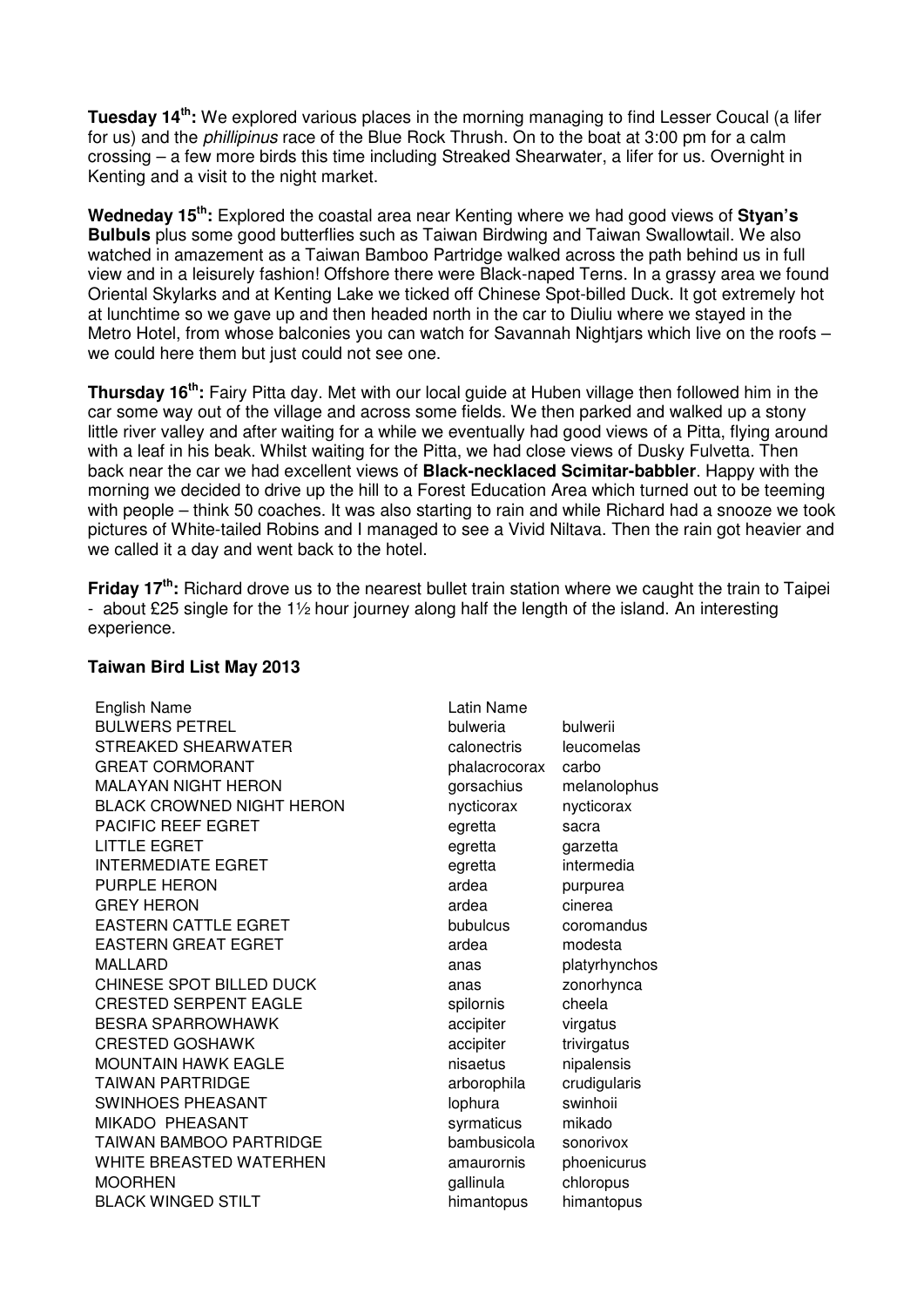GREATER SAND PLOVER charadrius leschenaultii GREENSHANK tringa nebularia COMMON SANDPIPER actitis hypoleucus TURNSTONE arenaria interpres BLACK NAPED TERN sterna sumatrana ASHY WOOD PIGEON CONNECTED Columba pulchricollis RED COLLARED DOVE streptopelia tranquebarica SPOTTED DOVE streptopelia chinensis PHILIPPINE CUCKOO DOVE macropygia tenuirostris EMERALD DOVE chalcophaps indica WHITE BELLIED GREEN PIGEON treron sieboldii TAIWAN GREEN PIGEON TAIWAN TAIWAN GREEN PIGEON LARGE HAWK CUCKOO **cuculus** cuculus sparverioides HIMALAYAN CUCKOO **cuculus** cuculus saturatus LESSER COUCAL **centropus** bengalensis COLLARED OWLET glaucidium brodiei LANYU SCOPS OWL **DEVICES** otus botelensis SAVANNAH NIGHTJAR caprimulgus affinis SILVER BACKED NEEDLETAIL hirundapus cochinchinensis PACIFIC SWIFT **apus** pacificus pacificus HOUSE SWIFT **a** apus affinis COMMON KINGFISHER alcedo atthis TAIWAN BARBET **megalaima** nuchalis WHITE BACKED WOODPECKER dendrocopos leucotos FAIRY PITTA **pitta** nympha ORIENTAL SKYLARK alauda gulgula BARN SWALLOW **hirundo** rustica STRIATED SWALLOW CECTOR CECTOPIS Striolata GREY WAGTAIL **Example 20 Finally 10 Finally Contract** motacilla cinerea WHITE WAGTAIL **motacilla** alba EASTERN YELLOW WAGTAIL **EXAM** motacilla tschutschensis GREY CHINNED MINIVET **pericrocotus** solaris COLLARED FINCHBILL Spzixos semitorques CHINESE BULBUL **pychonotus** sinensis STYANS BULBUL **pychonotus** taivanus BROWN EARED BULBUL **hypsipetes** amaurotis BLACK BULBUL **hypsipetes** leucocephalus leucocephalus BROWN SHRIKE lanius cristatus cristatus cristatus cristatus cristatus cristatus cristatus cristatus cristatus c WHITE THROATED DIPPER Cinclus cinclus cinclus cinclus COLLARED BUSH ROBIN TARGET THE tarsiger in interventiae PLUMBEOUS REDSTART rhyacornis fulliginosa WHITE TAILED ROBIN CONSTRUCTION CONSTRUCTION CONTROLLER CONTROLLER CONTROLLER IN THE RESIDENCE OF THE RESIDENCE OF THE RESIDENCE OF THE RESIDENCE OF THE RESIDENCE OF THE RESIDENCE OF THE RESIDENCE OF THE RESIDENCE OF THE R LITTLE FORKTAIL enicurus scouleri BLUE ROCK THRUSH montecola solitarius TAIWAN WHISTLING THRUSH myophonus insularis TAIWAN BUSH ROBIN (SOMBRE) tarsiger formosanus TAIWAN SHORTWING brachypteryx goodfellowing RUFOUS CAPPED BABBLER stachyris ruficeps RUSTY LAUGHINGTHRUSH garrulax poecilorhyncus STEERES LIOCICHLA liocichla steerii TAIWAN BARWING **actinodura** morrisoniana TAIWAN FULVETTA alcippe formosana DUSKY FULVETTA alcippe brunnea GREY CHEEKED FULVETTA alcippe morrisonia WHITE EARED SIBIA **heterophasia** auricularis TAIWAN YUHINA **WARD TAIWAN YUHINA** brunneiceps WHITE BELLIED ERPORNIS erpornis zantholeuca